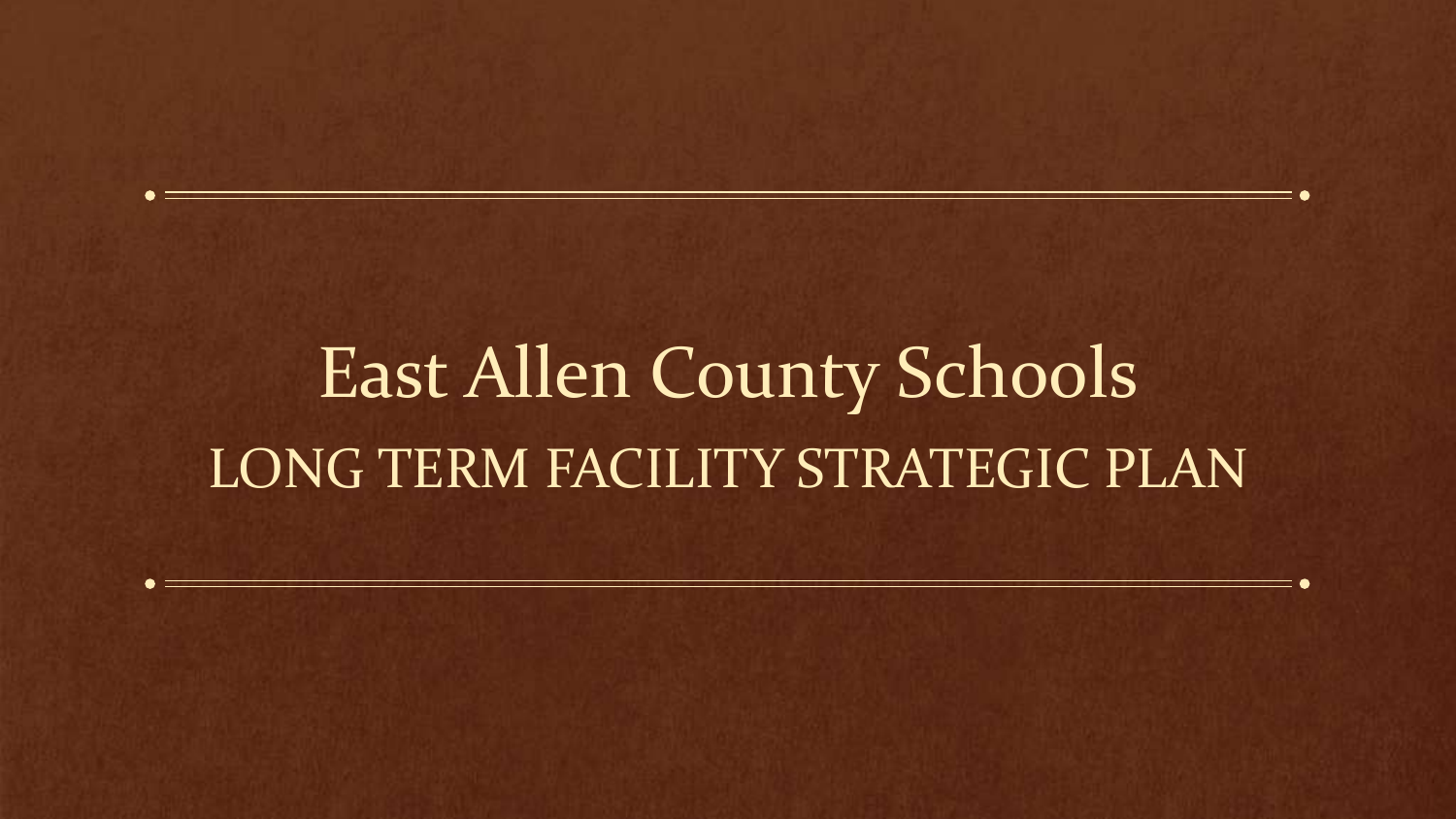# EACS – Long Term Facility Plan

- EACS History
	- Facilities
	- Enrollment
- What are the Needs
	- Healthy Learning Environments (Feasibility Study & Aging Facilities)
	- Safety & Security of Students & Staff
	- Eliminate Overcrowding (Projected Enrollment Growth)
	- Grade Configurations
	- Academic and Social Emotional Learning
	- Extra-Curricular
- What is the Solution
	- Long Term Plan to Renovate Aging Facilities
	- Grade Configuration
	- Facility Additions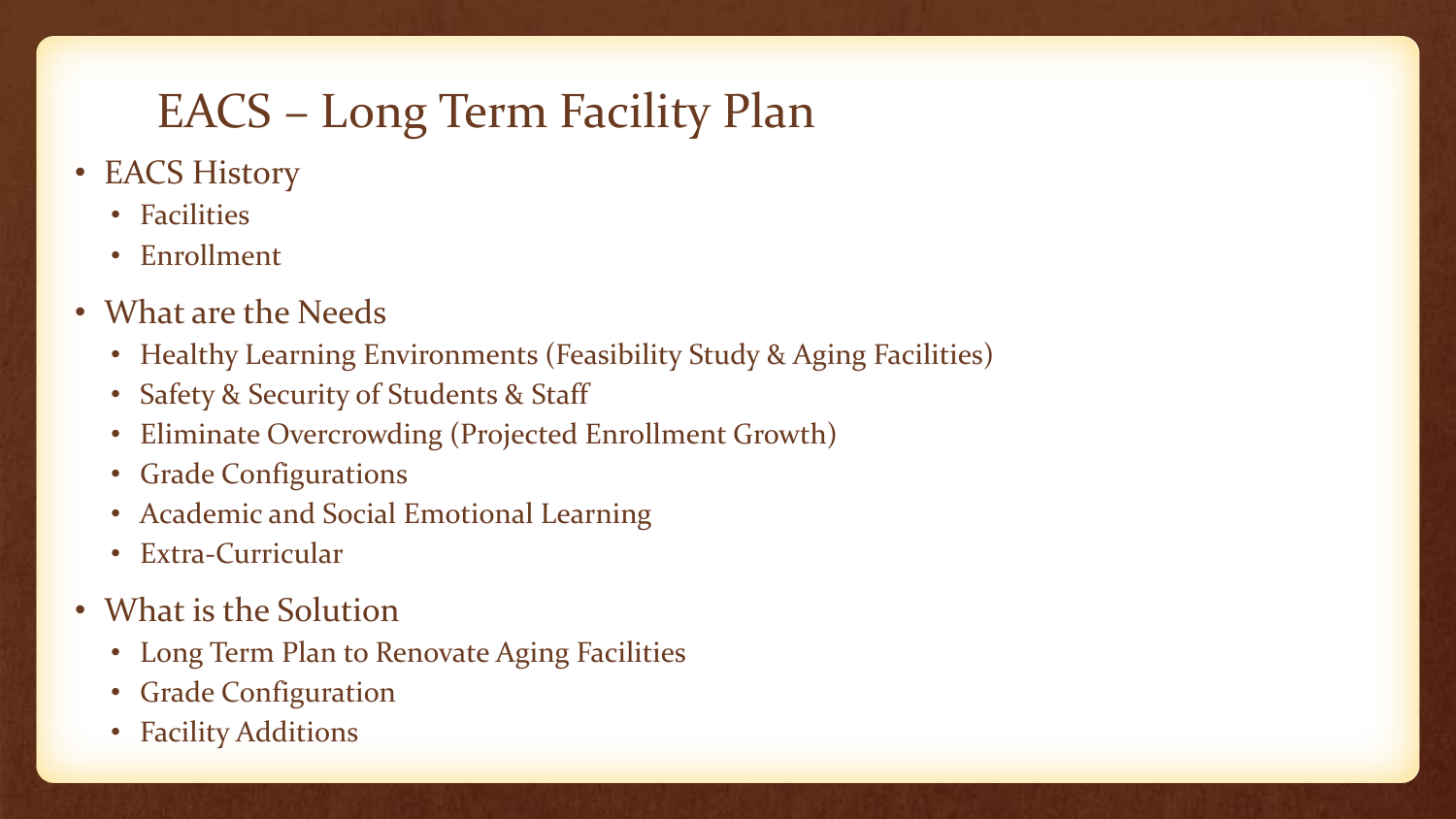### EACS – Long Term Facility Plan [Facility History]

- 1997 Cedarville Elementary
- 1999 Woodlan Jr/Sr High Renovations
- 2002 Prince Chapman Academy, Leo Jr/Sr High Addition, Districtwide HVAC Updates
- 2004 Heritage Jr/Sr High Renovations
- 2009 Leo Elementary [HVAC Update]
- 2014 Woodlan & Heritage K-12 Campuses
- 2016 Early Childhood Program [NHPS]
- 2017 Administration Annex (Technology & Consolidation)
- 2018 Secure Entrances
- 2018 Additions: Cedarville Elementary, Leo Elementary & Southwick Elementary
- 2018 Outbuildings: Heritage Jr/Sr High, Leo Jr/Sr High & Woodlan Jr/Sr High
- 2018 Turf Fields: Heritage, Leo, New Haven & Woodlan
- 2019 New Haven Jr/Sr High School; New Haven Intermediate School
- 2020 East Allen Career Center [former Meadowbrook Elementary School]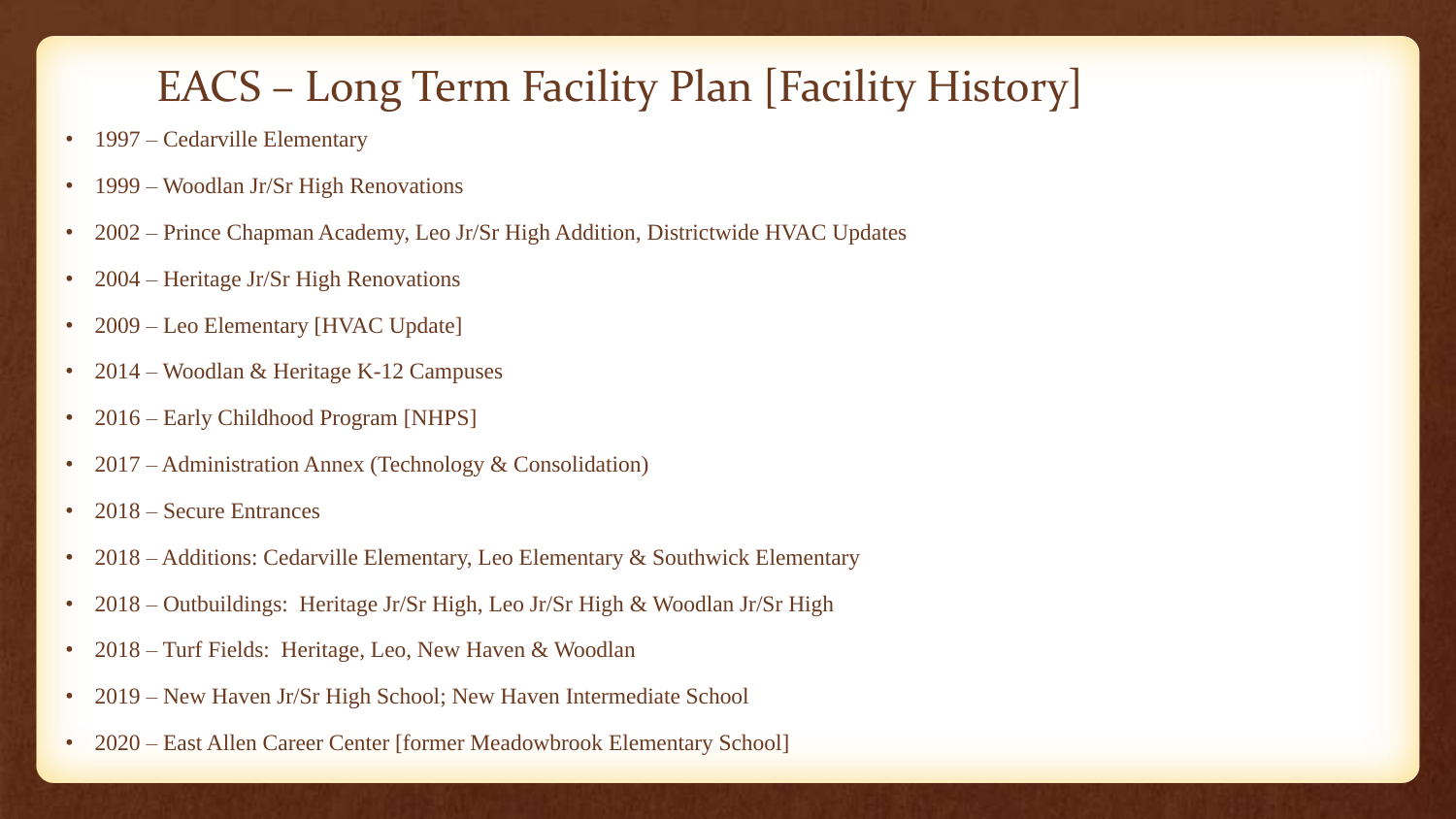### EACS – Long Term Facility Plan [Current Grade Level Configuration]

- PK 2<sup>nd</sup> Grade: New Haven Primary & Southwick
- K 6<sup>th</sup> Grade: Heritage & Woodlan
- K 3rd Grade: Cedarville
- 3<sup>rd</sup> 6<sup>th</sup> Grade: New Haven Intermediate & Prince Chapman Academy
- $\cdot$  4<sup>th</sup> 6<sup>th</sup> Grade: Leo
- 7<sup>th</sup> 8<sup>th</sup> Grade: Paul Harding
- 7<sup>th</sup> 12<sup>th</sup> Grade: Heritage, Leo, New Haven & Woodlan
- 9<sup>th</sup> 12<sup>th</sup> Grade: East Allen University
- Alternative School
- East Allen Career Center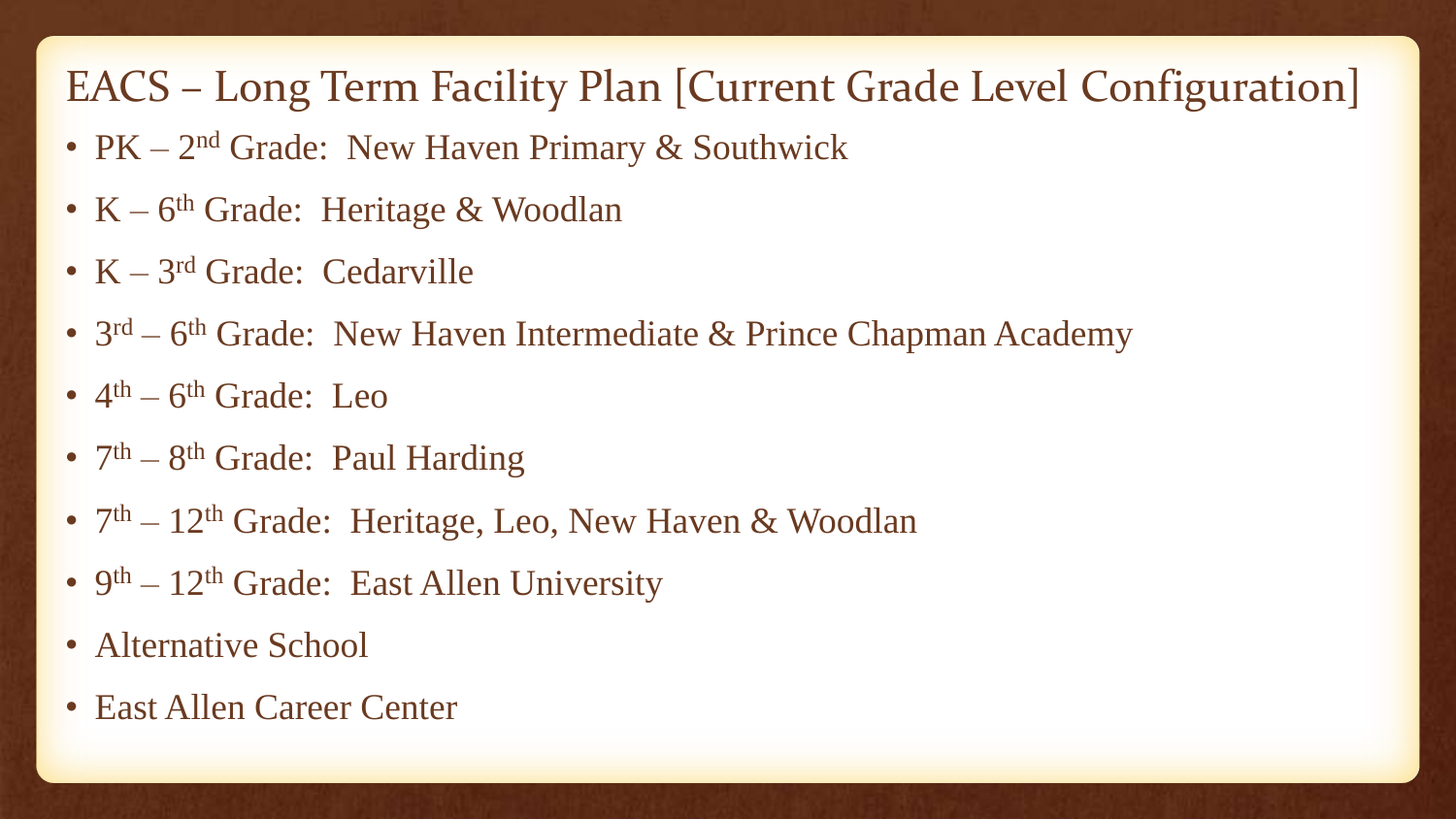#### **East Allen County Schools: Total District Enrollment**

**October 2018 Demographics with May 2019 Updates**

<-------------------------------- Actuals ------------------------------->

|                         | 2014-15      | 2015-16 | 2016-17 | 2017-18 | 2018-19 | 2019-20 | 2020-21 | 2021-22 | 2022-23 | 2023-24 | 2024-25 | 2025-26 | 2026-27 | 2027-28 | 2028-29 |
|-------------------------|--------------|---------|---------|---------|---------|---------|---------|---------|---------|---------|---------|---------|---------|---------|---------|
| K                       | 575          | 659     | 641     | 624     | 668     | 730     | 688     | 693     | 700     | 701     | 707     | 704     | 701     | 698     | 695     |
| $\mathbf{1}$            | 590          | 605     | 673     | 653     | 649     | 681     | 698     | 704     | 710     | 717     | 718     | 719     | 716     | 712     | 709     |
| $\overline{2}$          | 596          | 635     | 625     | 702     | 662     | 656     | 698     | 710     | 716     | 719     | 726     | 723     | 724     | 721     | 717     |
| 3                       | 641          | 649     | 672     | 662     | 716     | 685     | 683     | 721     | 734     | 740     | 749     | 755     | 752     | 757     | 754     |
| 4                       | 614          | 665     | 647     | 668     | 689     | 742     | 692     | 690     | 729     | 740     | 744     | 756     | 763     | 756     | 761     |
| 5                       | 579          | 663     | 680     | 701     | 680     | 723     | 760     | 726     | 723     | 761     | 776     | 778     | 790     | 798     | 790     |
| 6                       | 686          | 645     | 691     | 717     | 729     | 714     | 753     | 793     | 758     | 753     | 790     | 799     | 802     | 816     | 824     |
| Total: K-6              | 4281         | 4521    | 4629    | 4727    | 4793    | 4931    | 4972    | 5037    | 5070    | 5131    | 5210    | 5234    | 5248    | 5258    | 5250    |
| $\overline{\mathbf{z}}$ | 722          | 749     | 701     | 752     | 761     | 740     | 746     | 794     | 835     | 797     | 794     | 829     | 838     | 838     | 851     |
| 8                       | 731          | 745     | 751     | 733     | 752     | 763     | 788     | 766     | 816     | 857     | 816     | 811     | 847     | 856     | 856     |
| <b>Total: 7-8</b>       | 1453         | 1494    | 1452    | 1485    | 1513    | 1503    | 1534    | 1560    | 1651    | 1654    | 1610    | 1640    | 1685    | 1694    | 1707    |
| 9                       | 829          | 862     | 868     | 884     | 858     | 855     | 876     | 851     | 838     | 880     | 913     | 873     | 904     | 939     | 945     |
| 10                      | 806          | 846     | 876     | 902     | 879     | 856     | 881     | 878     | 854     | 843     | 884     | 919     | 876     | 908     | 944     |
| 11                      | 817          | 782     | 848     | 866     | 892     | 871     | 849     | 869     | 866     | 841     | 830     | 872     | 904     | 863     | 895     |
| 12                      | 776          | 798     | 738     | 785     | 821     | 808     | 854     | 836     | 856     | 852     | 828     | 816     | 859     | 889     | 849     |
| 13                      | $\mathbf{1}$ | 48      | 42      | 44      | 46      | 38      | 46      | 46      | 46      | 46      | 46      | 46      | 46      | 46      | 46      |
| <b>Total: 9-12</b>      | 3229         | 3336    | 3372    | 3481    | 3496    | 3428    | 3506    | 3480    | 3460    | 3462    | 3501    | 3526    | 3589    | 3645    | 3679    |
| Total: K-12             | 8963         | 9351    | 9453    | 9693    | 9802    | 9862    | 9966    | 10001   | 10069   | 10106   | 10157   | 10204   | 10301   | 10363   | 10392   |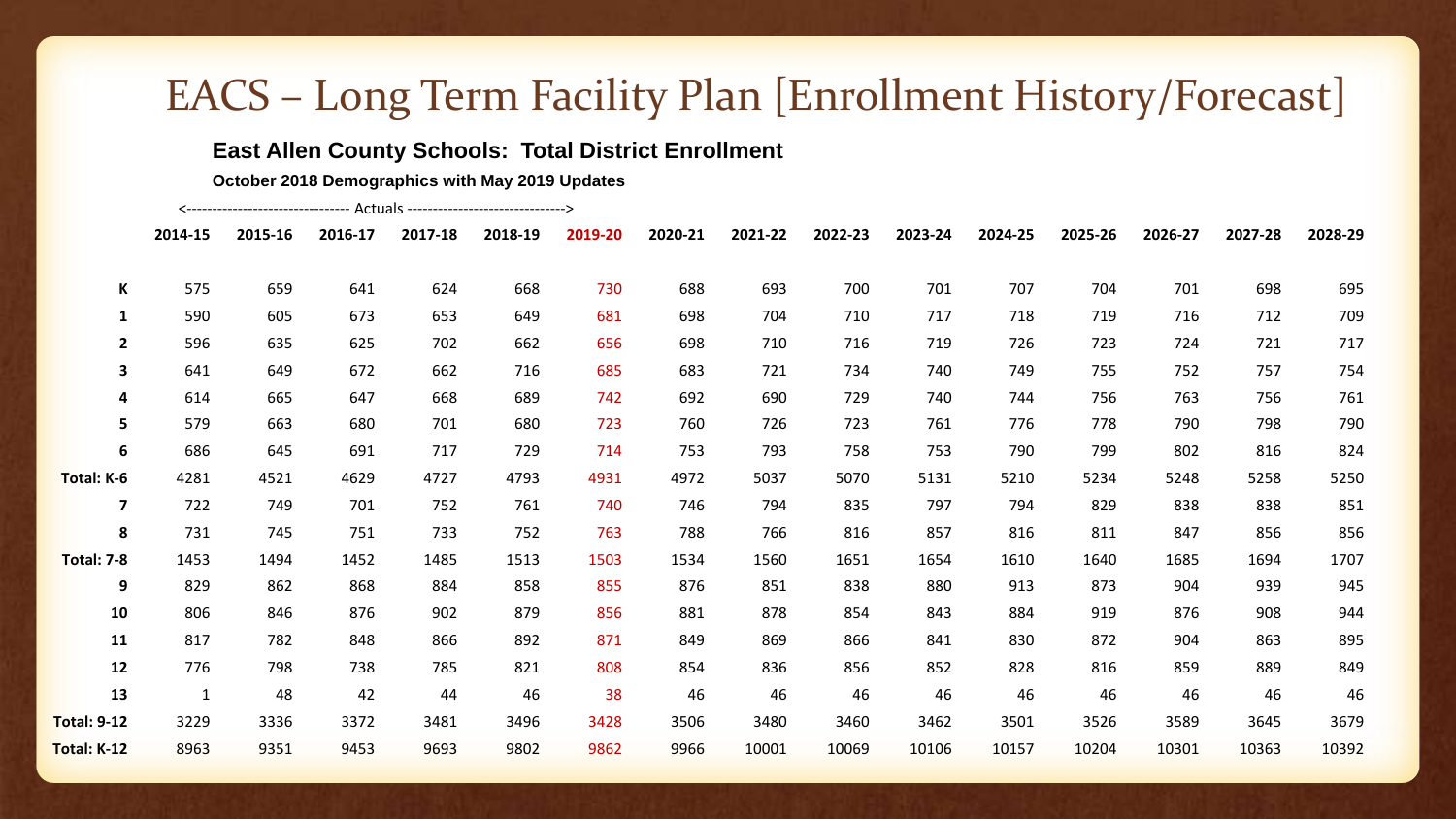#### **Cedarville Elementary School**

#### **May 2019 Demographics Update**

|                     |         |           |          | <-------------------------------- Actuals ------------------------------> |           |           |            |           |           |          |          |             |           |             |                  |
|---------------------|---------|-----------|----------|---------------------------------------------------------------------------|-----------|-----------|------------|-----------|-----------|----------|----------|-------------|-----------|-------------|------------------|
|                     | 2014-15 | 2015-16   | 2016-17  | 2017-18                                                                   | 2018-19   | 2019-20   | 2020-21    | 2021-22   | 2022-23   | 2023-24  | 2024-25  | 2025-26     | 2026-27   | 2027-28     | 2028-29          |
| К                   | 158     | 198       | 173      | 163                                                                       | 208       | 215       | 216        | 222       | 227       | 226      | 228      | 226         | 224       | 222         | 224              |
| $\mathbf{1}$        | 157     | 162       | 195      | 192                                                                       | 181       | 214       | 226        | 230       | 234       | 239      | 238      | 237         | 235       | 233         | 231              |
| $\mathbf{2}$        | 162     | 175       | 162      | 207                                                                       | 207       | 186       | 230        | 235       | 239       | 241      | 246      | 243         | 242       | 240         | <b>238</b>       |
| $\mathbf{3}$        | 192     | 167       | 175      | 173                                                                       | 222       | 214       | 194        | 237       | 242       | 244      | 246      | 251         | 248       | 247         | 245              |
| Total K-3           | 669     | 702       | 705      | 735                                                                       | 818       | 829       | 866<br>798 | 924       | 942       | 950      | 958      | 957         | 949       | 942         | <b>938</b>       |
| Total K-3<br>Change | 669     | 702<br>33 | 705<br>3 | 735<br>30                                                                 | 818<br>83 | 829<br>11 | 866<br>37  | 924<br>58 | 942<br>18 | 950<br>8 | 958<br>8 | 957<br>$-1$ | 949<br>-8 | 942<br>$-7$ | <b>938</b><br>-4 |
| % Change            |         | 4.9%      | 0.4%     | 4.3%                                                                      | 11.3%     | 1.3%      | 4.5%       | 6.7%      | 1.9%      | 0.8%     | 0.8%     | $-0.1%$     | $-0.8%$   | $-0.7%$     | $-0.4%$          |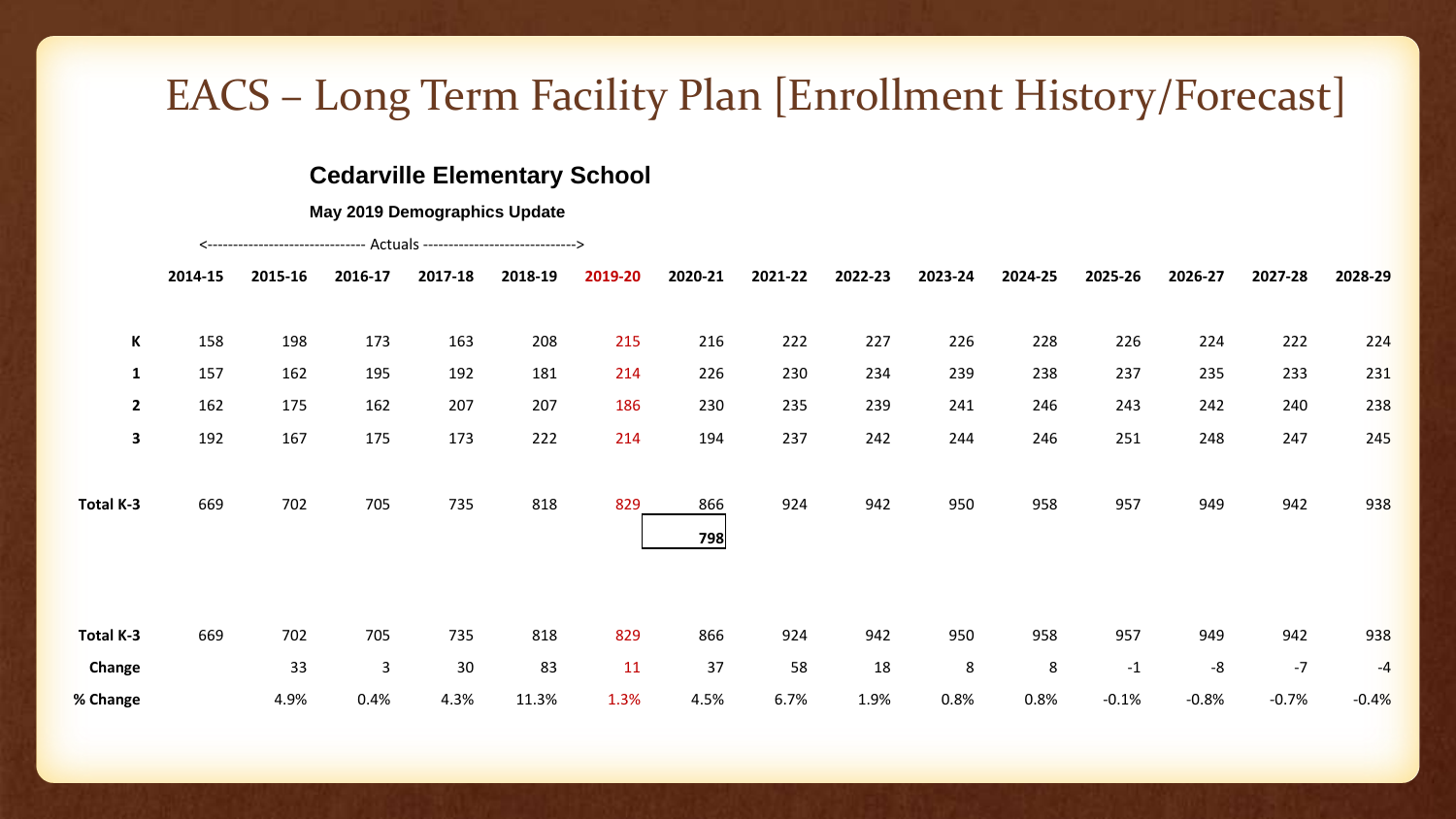# EACS – Long Range Facility Plan Cedarville Elementary School Project

- Challenge Projected Enrollment Increase
	- New Housing Developments
	- Transfer Tuition
- 3<sup>rd</sup> Grade Moves to Leo Elementary (186 to 215 Students)
- Pre-K Opportunity for the Future
- Allows for Projected Future Growth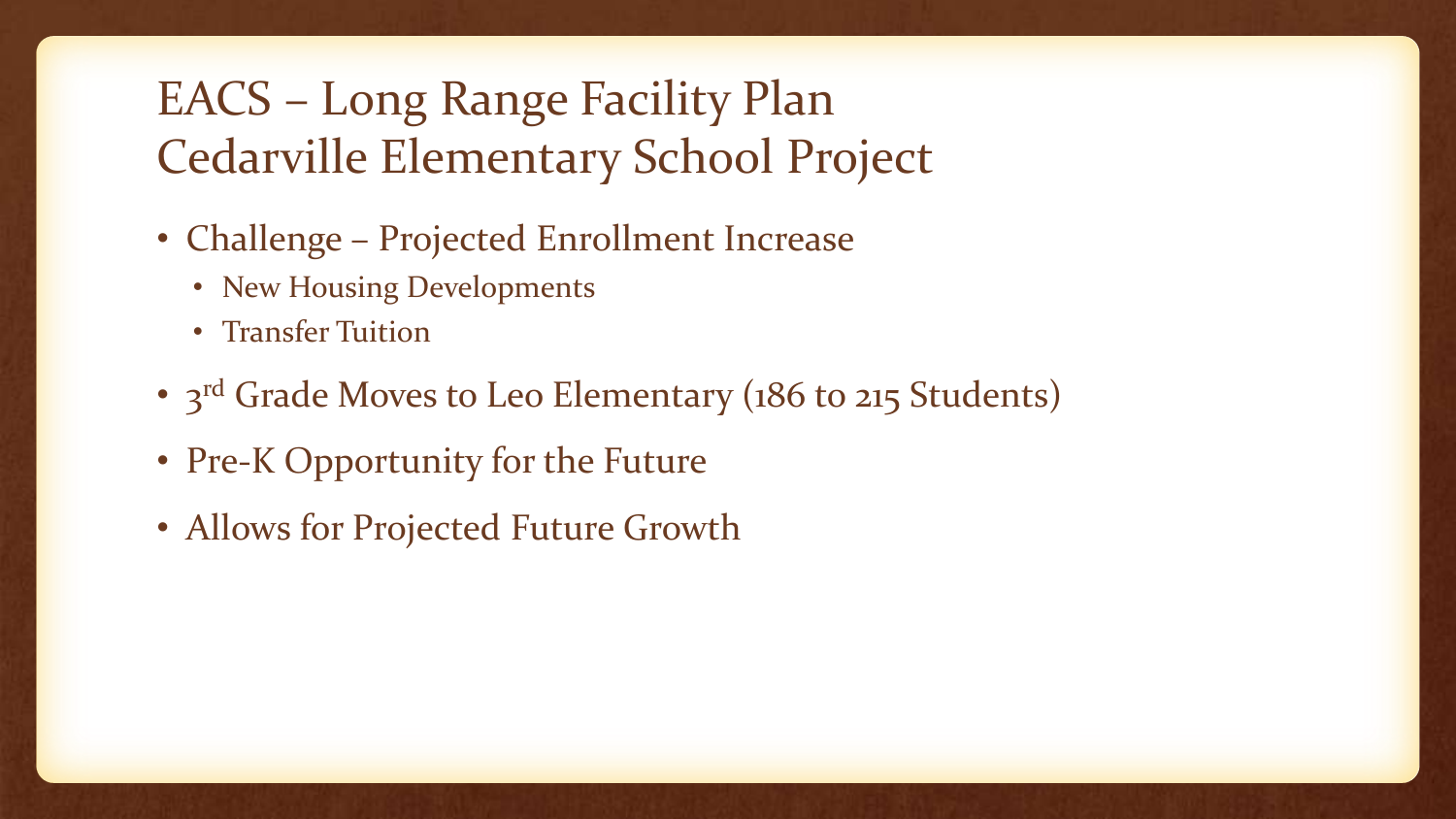#### **Leo Elementary School**

**May 2019 Demographics Update**

<-------------------------------- Actuals ------------------------------->

|                | 2014-15 | 2015-16 | 2016-17 | 2017-18 | 2018-19 | 2019-20 | 2020-21    | 2021-22 | 2022-23 | 2023-24 | 2024-25 | 2025-26 | 2026-27 | 2027-28        | 2028-29      |
|----------------|---------|---------|---------|---------|---------|---------|------------|---------|---------|---------|---------|---------|---------|----------------|--------------|
|                |         |         |         |         |         |         |            |         |         |         |         |         |         |                |              |
| $\overline{a}$ | 190     | 200     | 176     | 180     | 186     | 228     | 222        | 202     | 246     | 249     | 249     | 251     | 256     | 253            | 252          |
| 5              | 195     | 202     | 203     | 189     | 189     | 195     | 240        | 231     | 210     | 253     | 256     | 254     | 256     | 261            | <b>258</b>   |
| 6              | 195     | 206     | 214     | 204     | 203     | 208     | 202        | 252     | 243     | 218     | 261     | 261     | 259     | 261            | <b>266</b>   |
| Total 4-6      | 580     | 608     | 593     | 573     | 578     | 631     | 664<br>626 | 685     | 699     | 720     | 766     | 766     | 771     | 775            | 776          |
| Total 4-6      | 580     | 608     | 593     | 573     | 578     | 631     | 664        | 685     | 699     | 720     | 766     | 766     | 771     | 775            | 776          |
| <b>Change</b>  |         | 28      | $-15$   | $-20$   | 5       | 53      | 33         | 21      | 14      | 21      | 46      | 0       | 5       | $\overline{a}$ | $\mathbf{1}$ |
| % Change       |         | 4.8%    | $-2.5%$ | $-3.4%$ | 0.9%    | 9.2%    | 5.2%       | 3.2%    | 2.0%    | 3.0%    | 6.4%    | 0.0%    | 0.7%    | 0.5%           | 0.1%         |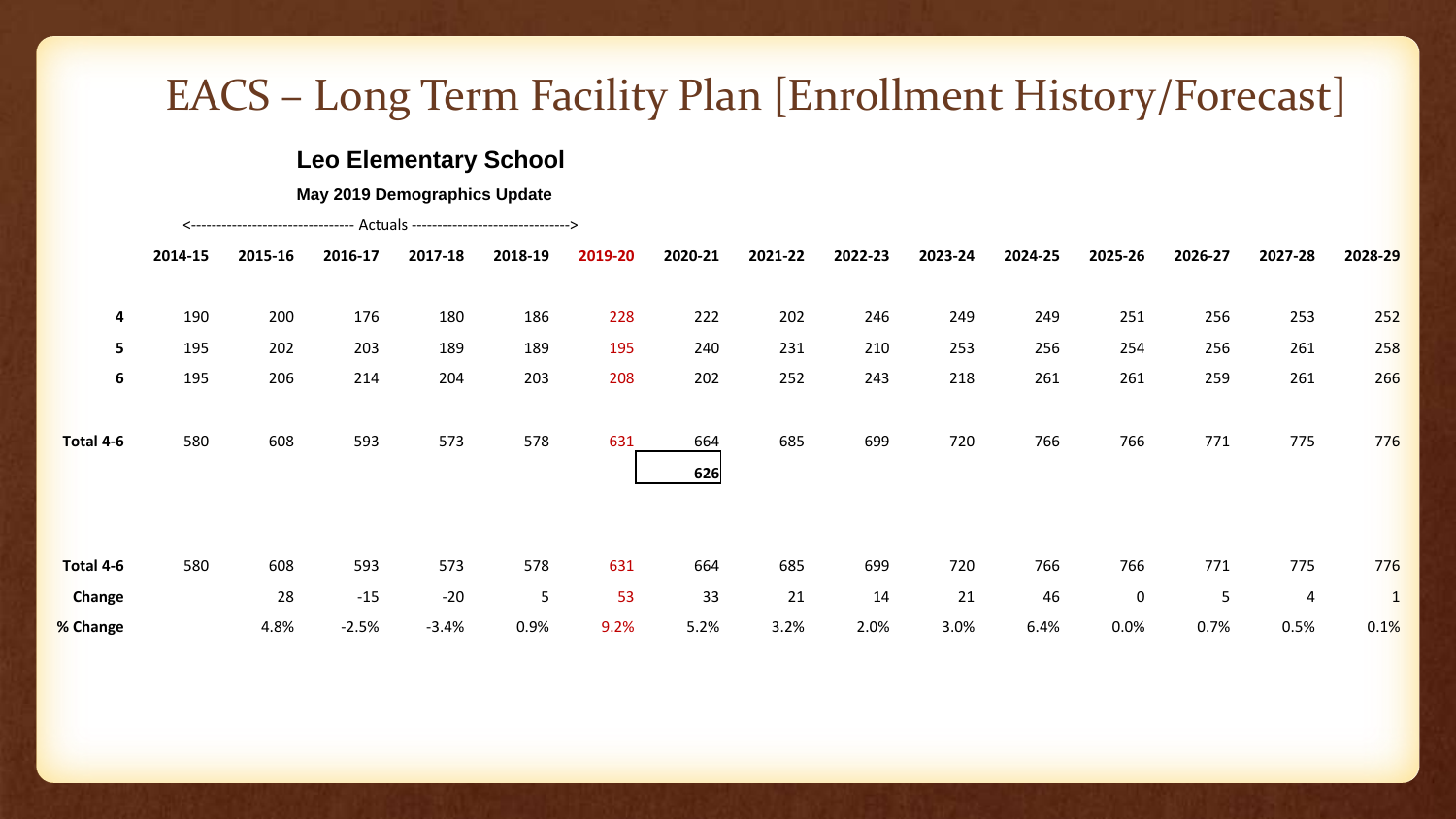### Conceptual Plan – Leo Elementary School

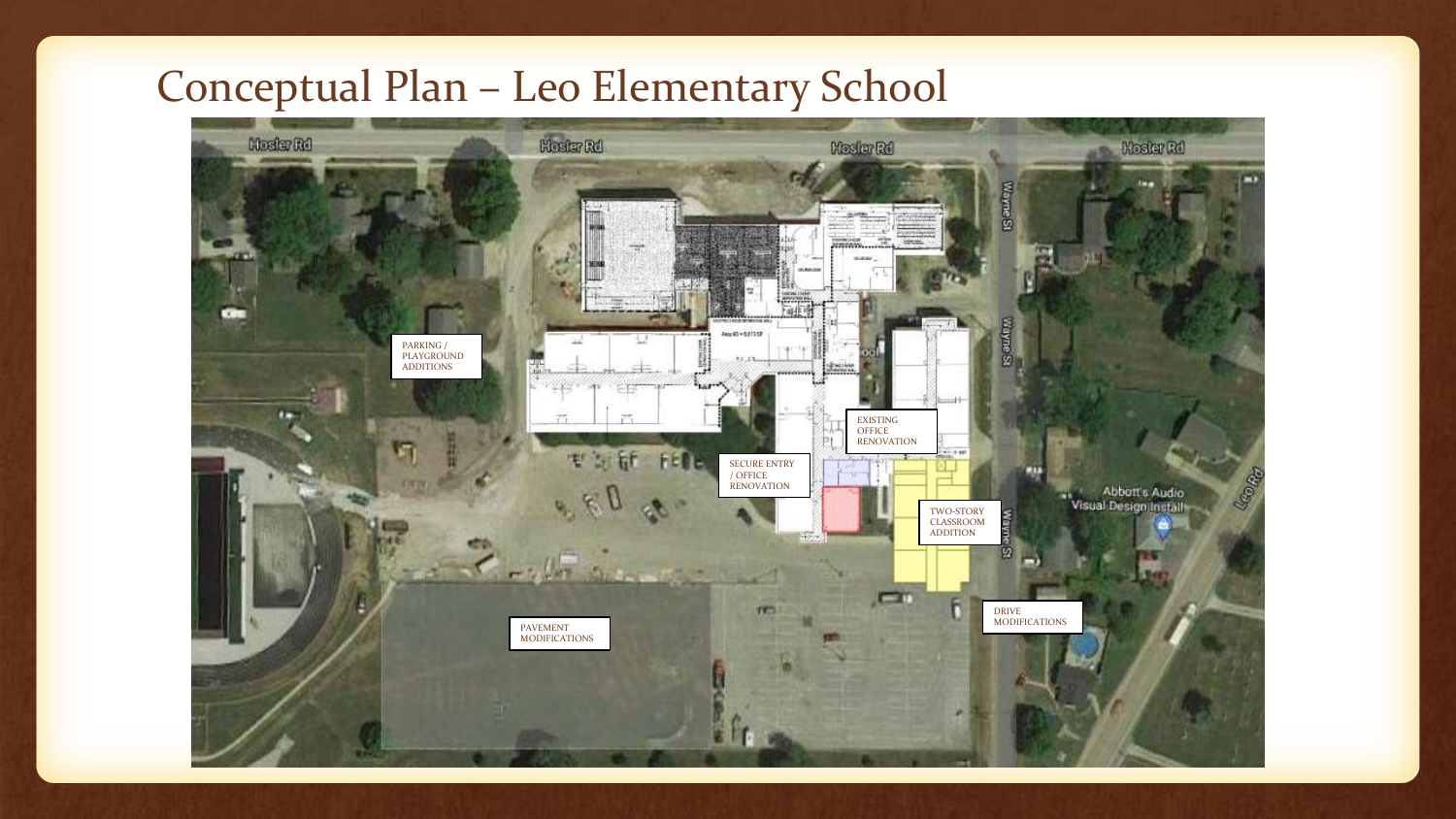### Leo Elementary School

- Classroom Addition (Qty 12) 2 story with stairs, elevator & restrooms
- Safe and Secure Office/Entrance renovate existing offices for academic and social emotional well being support services, turn one classroom into new office with new secure entrance
- Improve Traffic Safety drive modifications and provide additional parking
- Update HVAC System new boiler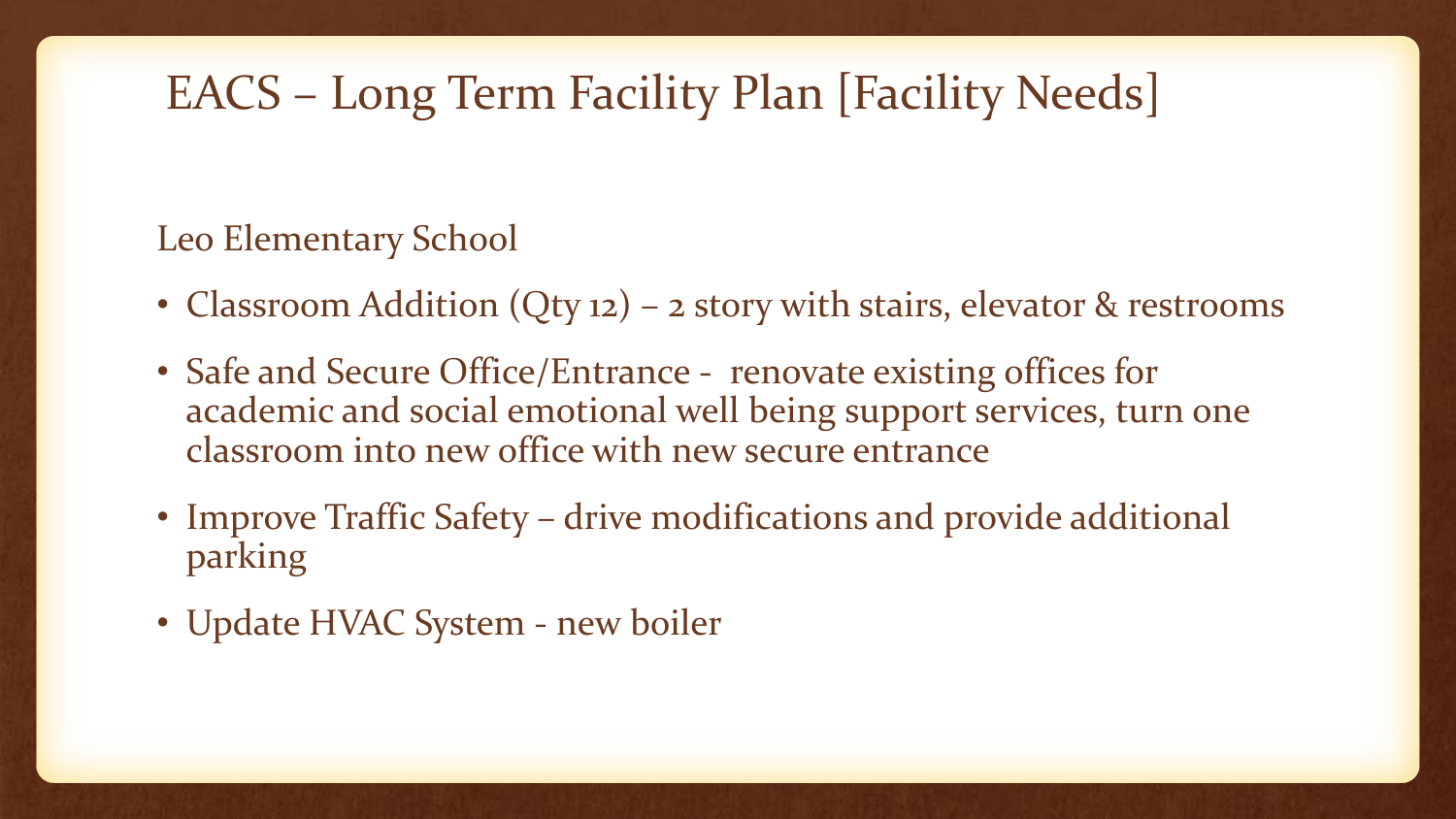#### **Leo Jr./Sr. High School**

**May 2019 Demographics Update**

|                         | 2014-15 | 2015-16 | 2016-17 | 2017-18        | 2018-19 | 2019-20 | 2020-21      | 2021-22 | 2022-23 | 2023-24 | 2024-25 | 2025-26 | 2026-27 | 2027-28 | 2028-29        |
|-------------------------|---------|---------|---------|----------------|---------|---------|--------------|---------|---------|---------|---------|---------|---------|---------|----------------|
| $\overline{\mathbf{z}}$ | 216     | 214     | 219     | 220            | 222     | 210     | 205          | 210     | 262     | 253     | 227     | 271     | 271     | 267     | <b>269</b>     |
| 8                       | 210     | 217     | 212     | 216            | 223     | 221     | 215          | 209     | 214     | 267     | 258     | 232     | 276     | 276     | 272            |
| 9                       | 226     | 224     | 234     | 241            | 257     | 253     | 258          | 245     | 238     | 244     | 304     | 294     | 264     | 315     | <b>315</b>     |
| 10                      | 203     | 225     | 234     | 236            | 239     | 245     | 251          | 255     | 243     | 236     | 242     | 301     | 291     | 261     | 312            |
| 11                      | 240     | 199     | 226     | 234            | 247     | 239     | 251          | 248     | 252     | 241     | 234     | 240     | 298     | 288     | <b>258</b>     |
| 12                      | 252     | 226     | 189     | 212            | 225     | 227     | 235          | 248     | 246     | 249     | 239     | 232     | 238     | 295     | <b>285</b>     |
| 13                      | 0       | 10      | 4       | $\overline{7}$ | 6       | 5       | 6            | 6       | 6       | 6       | 6       | 6       | 6       | 6       | 6              |
| <b>Total: 7-12</b>      | 1347    | 1315    | 1318    | 1366           | 1419    | 1400    | 1421<br>1401 | 1421    | 1461    | 1496    | 1510    | 1576    | 1644    | 1708    | <b>1717</b>    |
| <b>Total: 7-12</b>      | 1347    | 1315    | 1318    | 1366           | 1419    | 1400    | 1421         | 1421    | 1461    | 1496    | 1510    | 1576    | 1644    | 1708    | 1717           |
| Change                  |         | $-32$   | 3       | 48             | 53      | $-19$   | 21           | 0       | 40      | 35      | 14      | 66      | 68      | 64      | $\overline{9}$ |
| % Change                |         | $-2.4%$ | 0.2%    | 3.6%           | 3.9%    | $-1.3%$ | 1.5%         | 0.0%    | 2.8%    | 2.4%    | 0.9%    | 4.4%    | 4.3%    | 3.9%    | 0.5%           |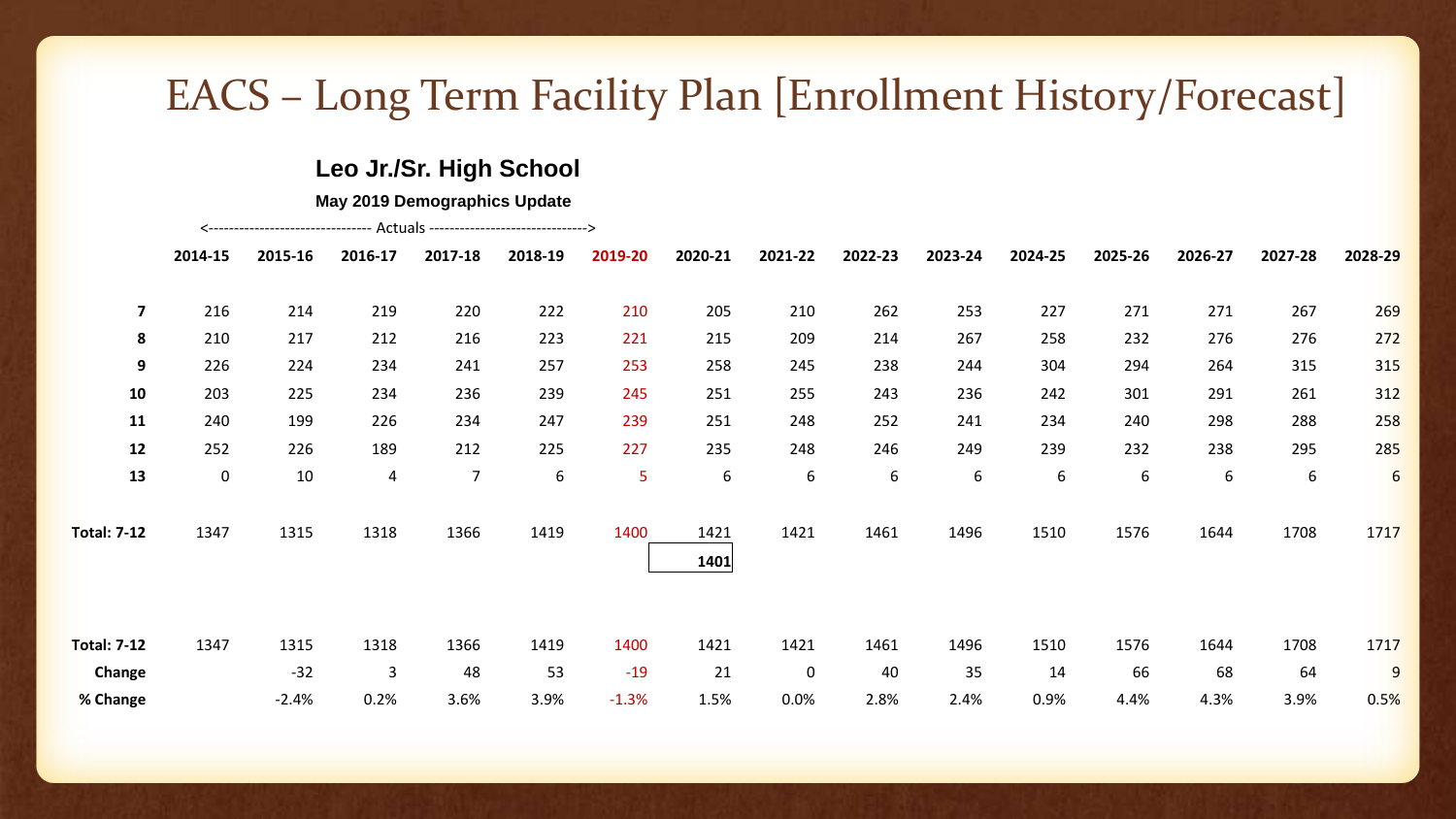### Conceptual Plan – Leo Jr./Sr. High School

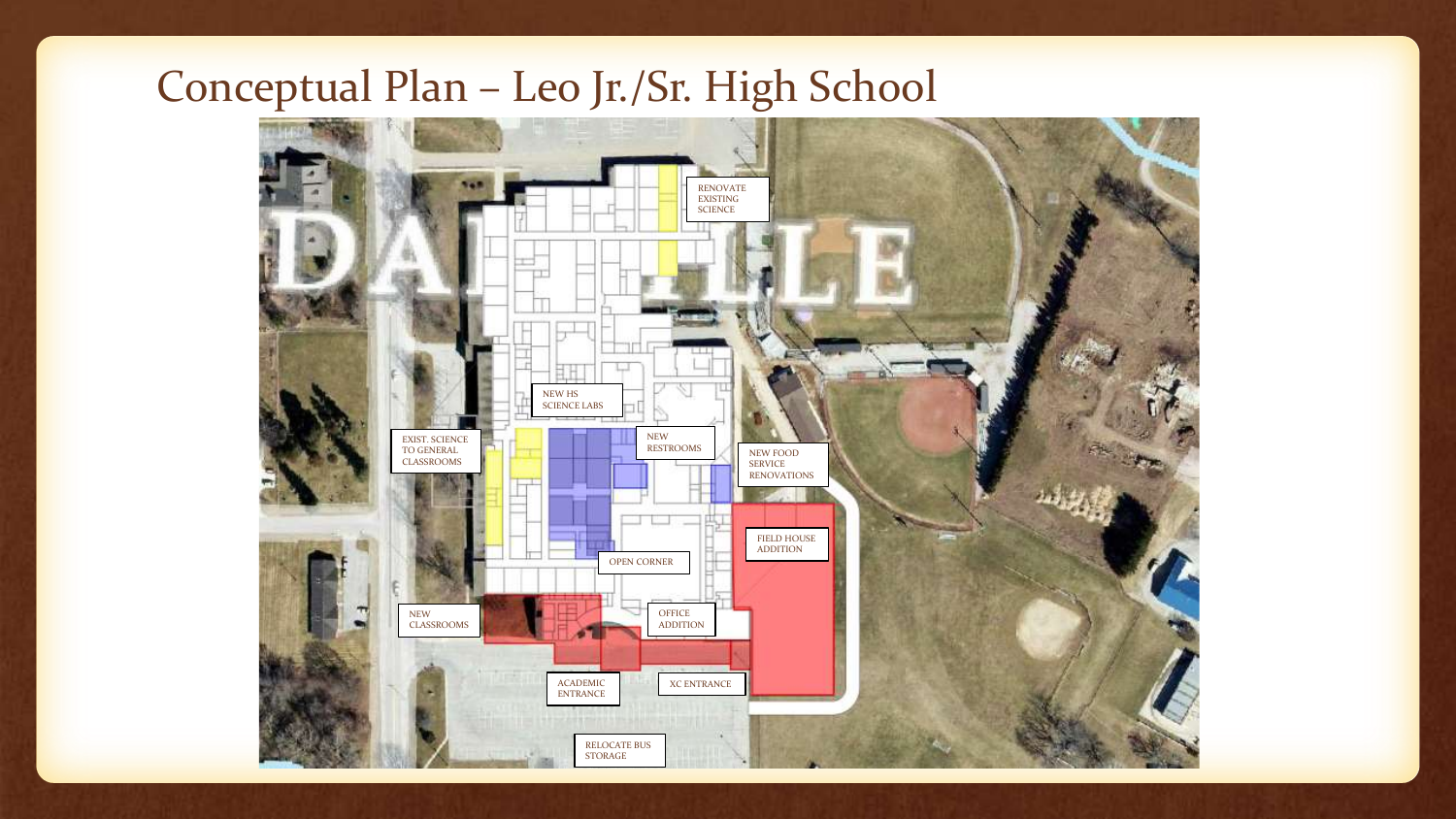#### Leo Jr./Sr. High School

- Renovate 3 Junior High Science Classrooms into technology ready learning environments
- Create 7 new High School Science Classrooms by converting the auxiliary gym
- Renovate/Repurpose existing HS science classrooms into at least 5 academic classrooms
- New Classroom Addition and repurpose existing administrative offices to create 12 academic classrooms
- New Safe & Secure Office Addition with academic & extra-curricular entrances (including social emotional learning and college & career readiness)
- Food Service Renovation repurpose and move restrooms to create additional seating for cafeteria
- New Restrooms repurpose current wrestling room
- Field House Addition with at least 3 courts, locker rooms and  $2<sup>nd</sup>$  floor multipurpose room
- HVAC Renovation throughout the building
- Student Learning Environment Improvements throughout the building flooring, ceilings, lights, paint, markerboards, cabinets, junior high conference room, restroom stalls & accessories
- Update Electrical System new switch gear
- Improve Traffic Safety entrance/exit drive, relocate bus lot and underground bus fuel tank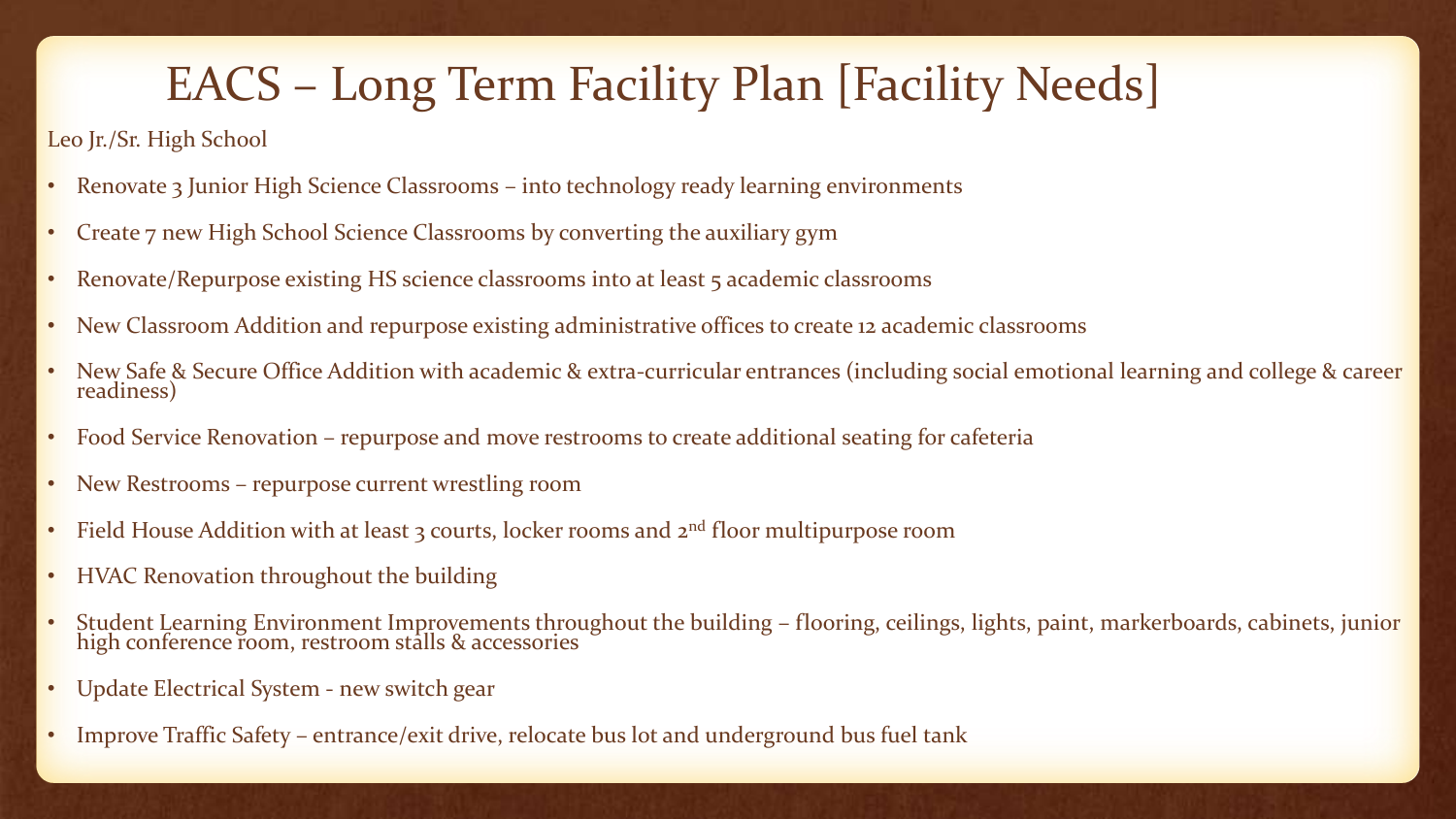#### **Southwick Elementary School**

#### **October 2018 Demographics**

|                   | 2014-15    | 2015-16    | 2016-17    | 2017-18    | 2018-19    | 2019-20    | 2020-21           | 2021-22    | 2022-23        | 2023-24      | 2024-25    | 2025-26    | 2026-27     | 2027-28    | 2028-29                  |
|-------------------|------------|------------|------------|------------|------------|------------|-------------------|------------|----------------|--------------|------------|------------|-------------|------------|--------------------------|
| К<br>$\mathbf{1}$ | 181<br>159 | 192<br>196 | 195<br>209 | 167<br>199 | 175<br>173 | 210<br>184 | 177<br>180        | 174<br>181 | 175<br>181     | 175<br>182   | 178<br>182 | 177<br>183 | 177<br>182  | 176<br>181 | <b>175</b><br><b>180</b> |
| $\mathbf{2}$      | 163        | 170        | 192        | 211        | 185        | 178        | 174               | 175        | 176            | 176          | 177        | 177        | 178         | 178        | 177                      |
| <b>Total K-2</b>  | 503        | 558        | 596        | 577        | 533        | 572        | 531<br>552<br>610 | 530        | 532            | 533          | 537        | 537        | 537         | 535        | 532                      |
| Total K-2         | 503        | 558        | 596        | 577        | 533        | 572        | 531               | 530        | 532            | 533          | 537        | 537        | 537         | 535        | 532                      |
| Change            |            | 55         | 38         | $-19$      | $-44$      | 39         | $-41$             | $-1$       | $\overline{2}$ | $\mathbf{1}$ | 4          | 0          | $\mathbf 0$ | $-2$       | $-3$                     |
| % Change          |            | 10.9%      | 6.8%       | $-3.2%$    | $-7.6%$    | 7.3%       | $-7.2%$           | $-0.2%$    | 0.4%           | 0.2%         | 0.8%       | 0.0%       | 0.0%        | $-0.4%$    | $-0.6%$                  |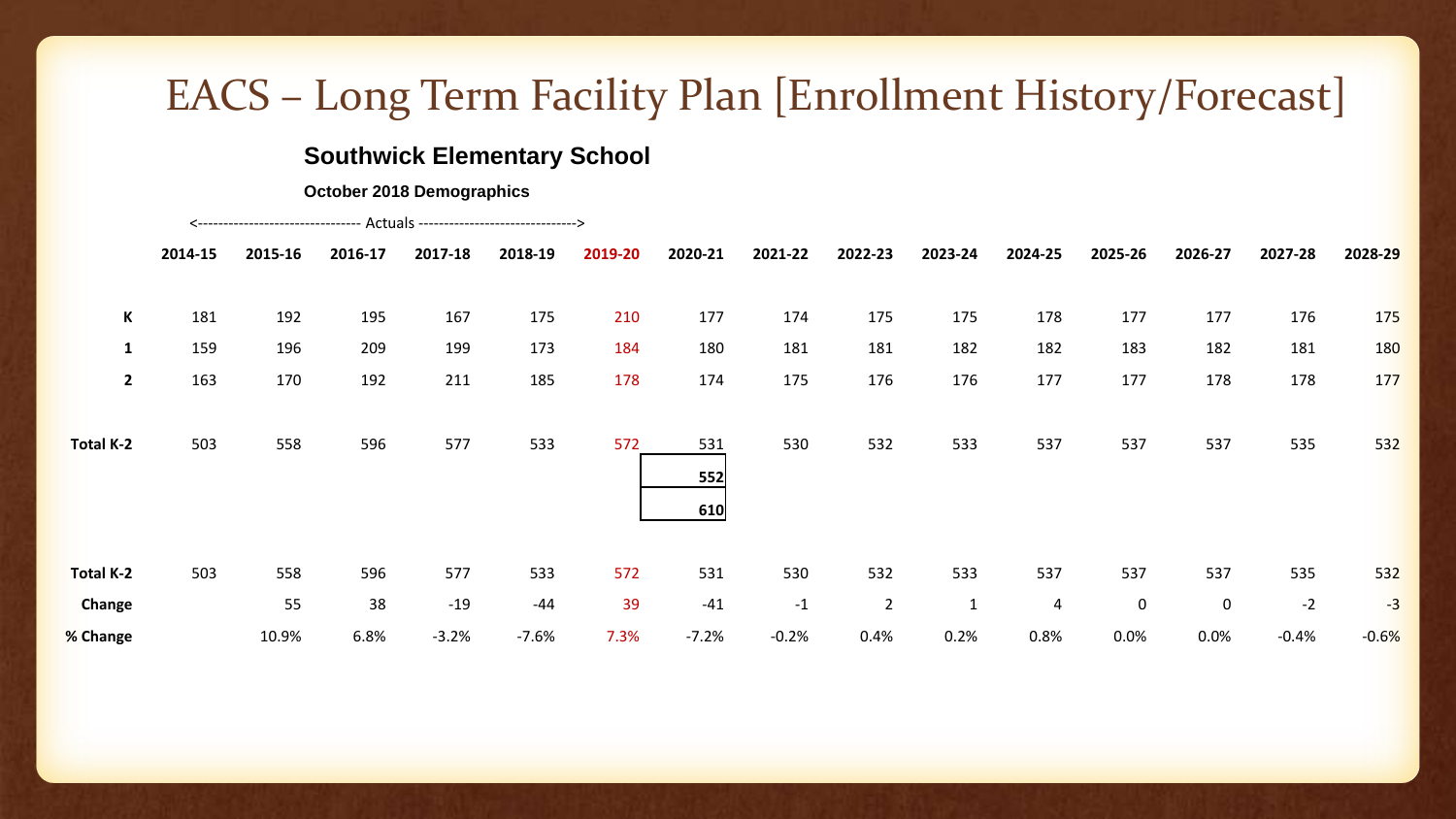### Conceptual Plan – Southwick Elementary School

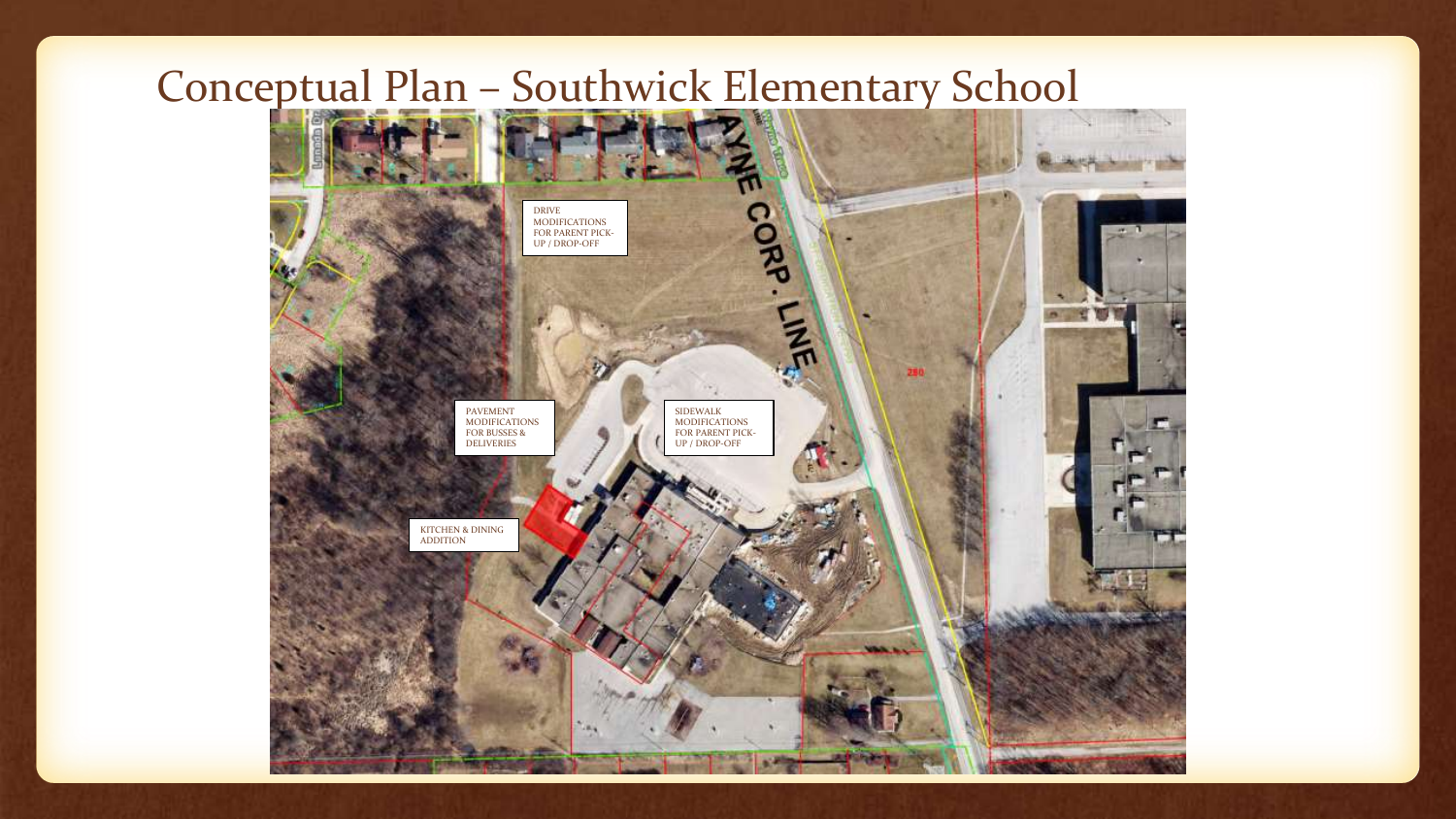### Southwick Elementary School

- Kitchen & Cafeteria Addition move from basement to better serve students
- Renovate Existing Cafeteria Space for academic and social emotional well being services for students
- Improve Traffic Safety modify parking lot, create bus loop at main entrance, sidewalk/drive modifications for parent drop-off/pick-up of students and allow for kitchen deliveries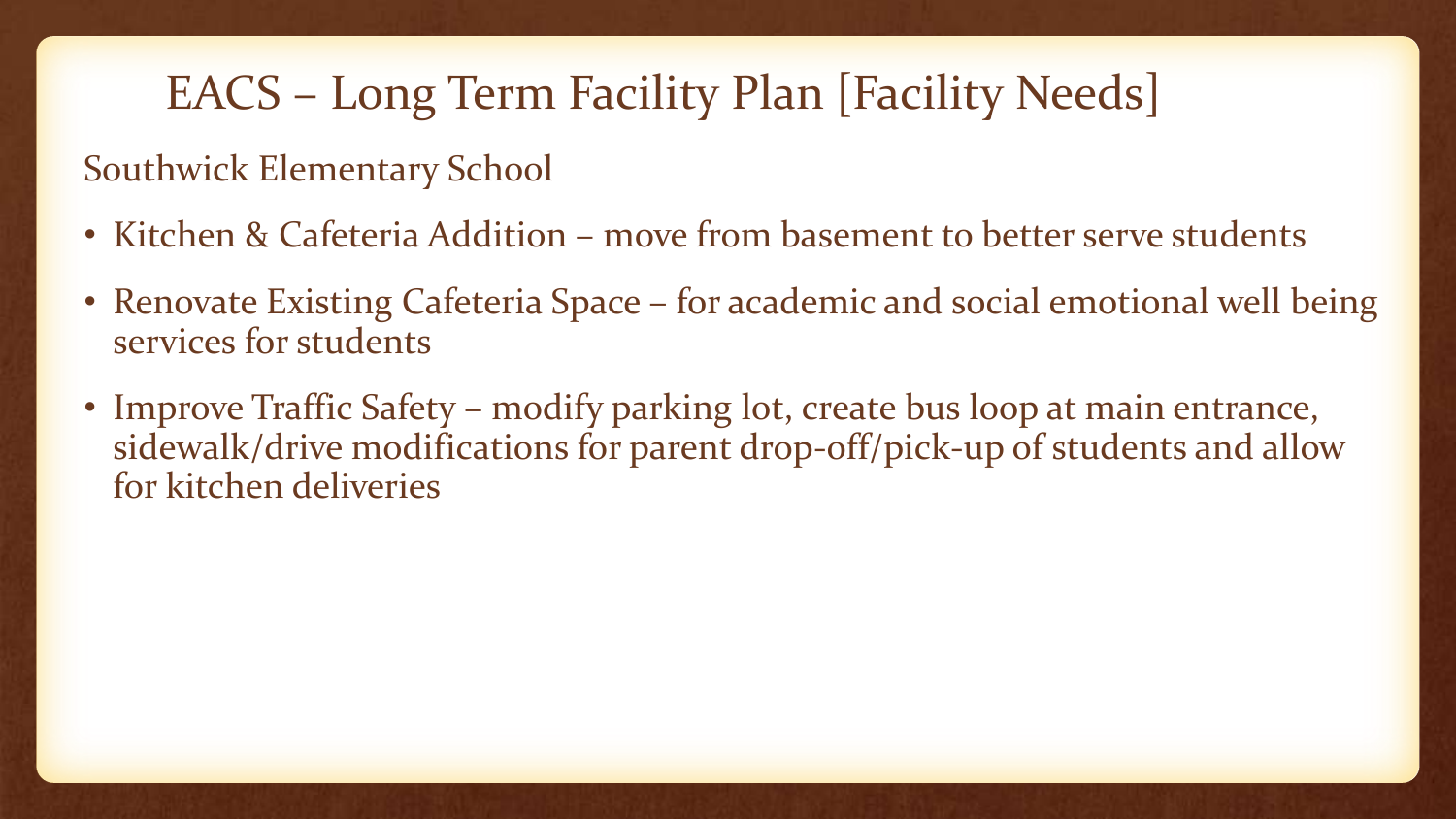#### **Prince Chapman Academy**

**October 2018 Demographics**

|                     | 2014-15 | 2015-16    | 2016-17   | 2017-18   | 2018-19   | 2019-20   | 2020-21      | 2021-22      | 2022-23      | 2023-24      | 2024-25   | 2025-26  | 2026-27  | 2027-28  | 2028-29             |
|---------------------|---------|------------|-----------|-----------|-----------|-----------|--------------|--------------|--------------|--------------|-----------|----------|----------|----------|---------------------|
| $\mathbf{3}$        | 161     | 190        | 196       | 194       | 204       | 196       | 175          | 181          | 182          | 183          | 185       | 186      | 186      | 189      | <b>189</b>          |
| 4                   | 137     | 173        | 176       | 185       | 201       | 217       | 194          | 177          | 183          | 184          | 185       | 187      | 188      | 184      | 187                 |
| 5                   | 116     | 166        | 174       | 204       | 197       | 213       | 225          | 211          | 193          | 199          | 202       | 204      | 206      | 209      | 204                 |
| 6                   | 160     | 148        | 156       | 192       | 215       | 204       | 226          | 232          | 217          | 199          | 205       | 208      | 210      | 214      | 217                 |
| Total 3-6           | 574     | 677        | 702       | 775       | 817       | 830       | 820<br>788   | 801          | 775          | 765          | 777       | 785      | 790      | 796      | 797                 |
| Total 3-6<br>Change | 574     | 677<br>103 | 702<br>25 | 775<br>73 | 817<br>42 | 830<br>13 | 820<br>$-10$ | 801<br>$-19$ | 775<br>$-26$ | 765<br>$-10$ | 777<br>12 | 785<br>8 | 790<br>5 | 796<br>6 | 797<br>$\mathbf{1}$ |
| % Change            |         | 17.9%      | 3.7%      | 10.4%     | 5.4%      | 1.6%      | $-1.2%$      | $-2.3%$      | $-3.2%$      | $-1.3%$      | 1.6%      | 1.0%     | 0.6%     | 0.8%     | 0.1%                |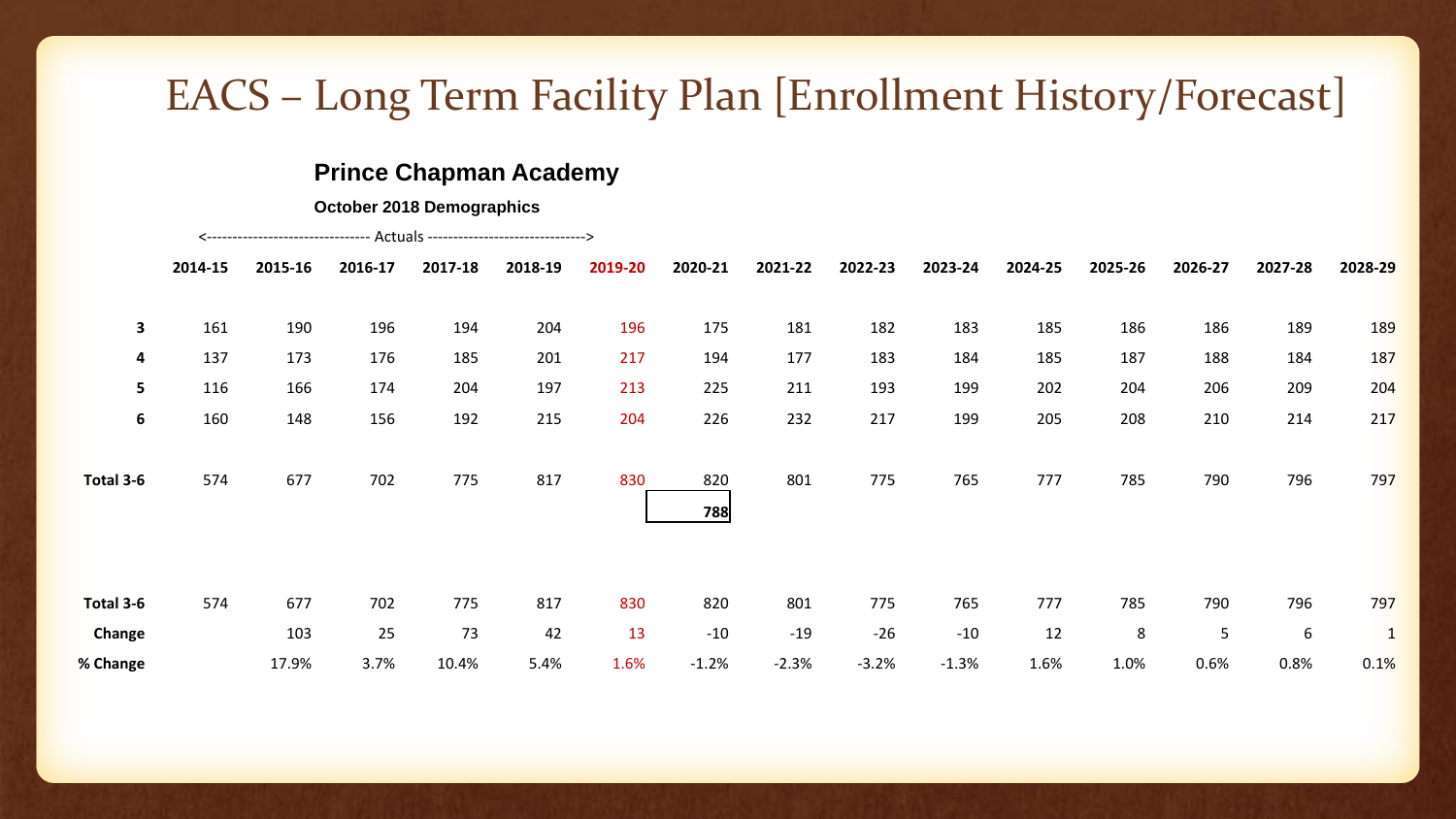### Conceptual Plan – Prince Chapman Academy

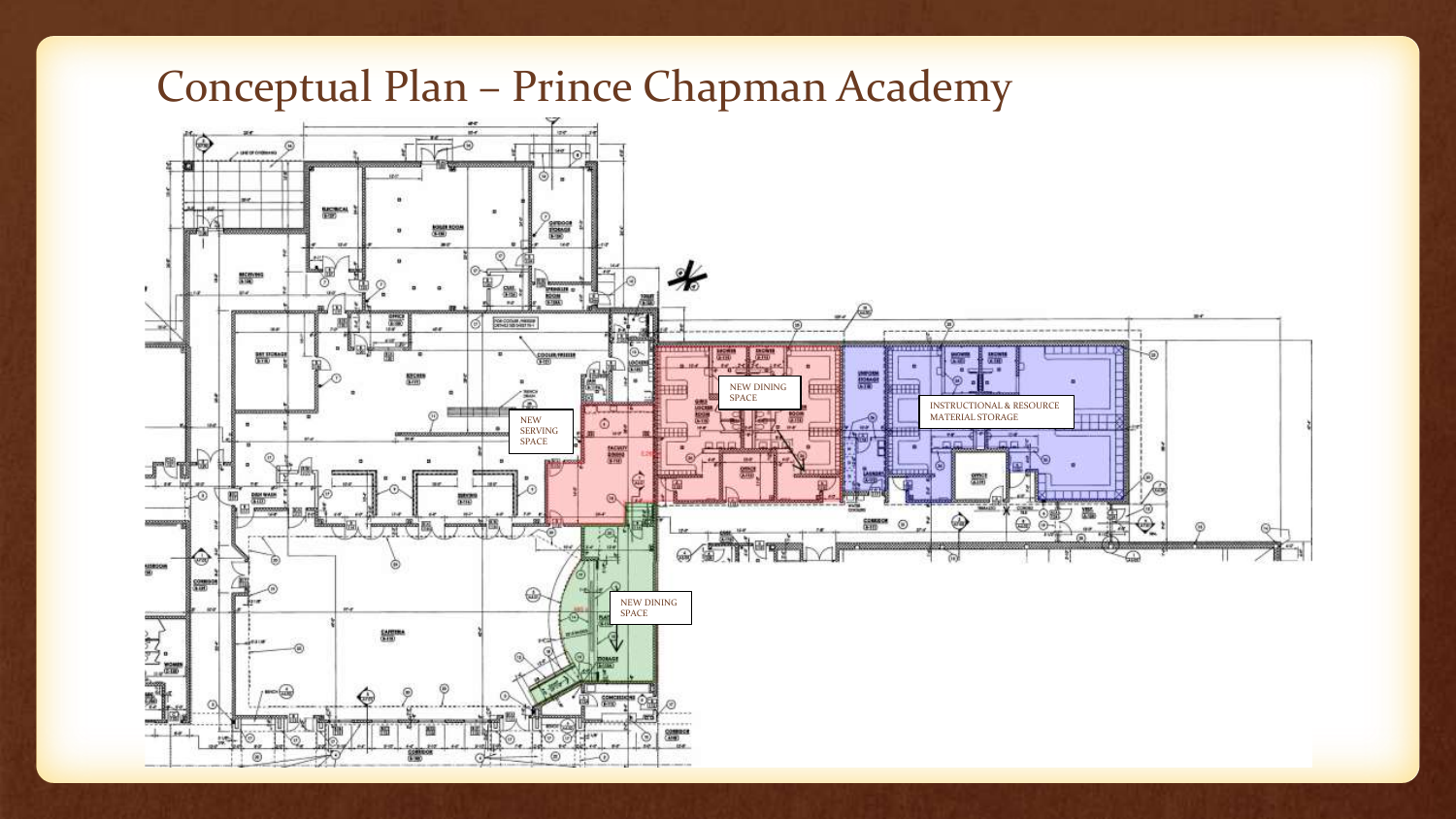### Prince Chapman Academy

- Renovations to increase seating for students and service space
	- Remove existing stage
	- Renovate original staff dining and locker room to south
- Renovate remaining locker room space to the south for instructional and resource materials/supplies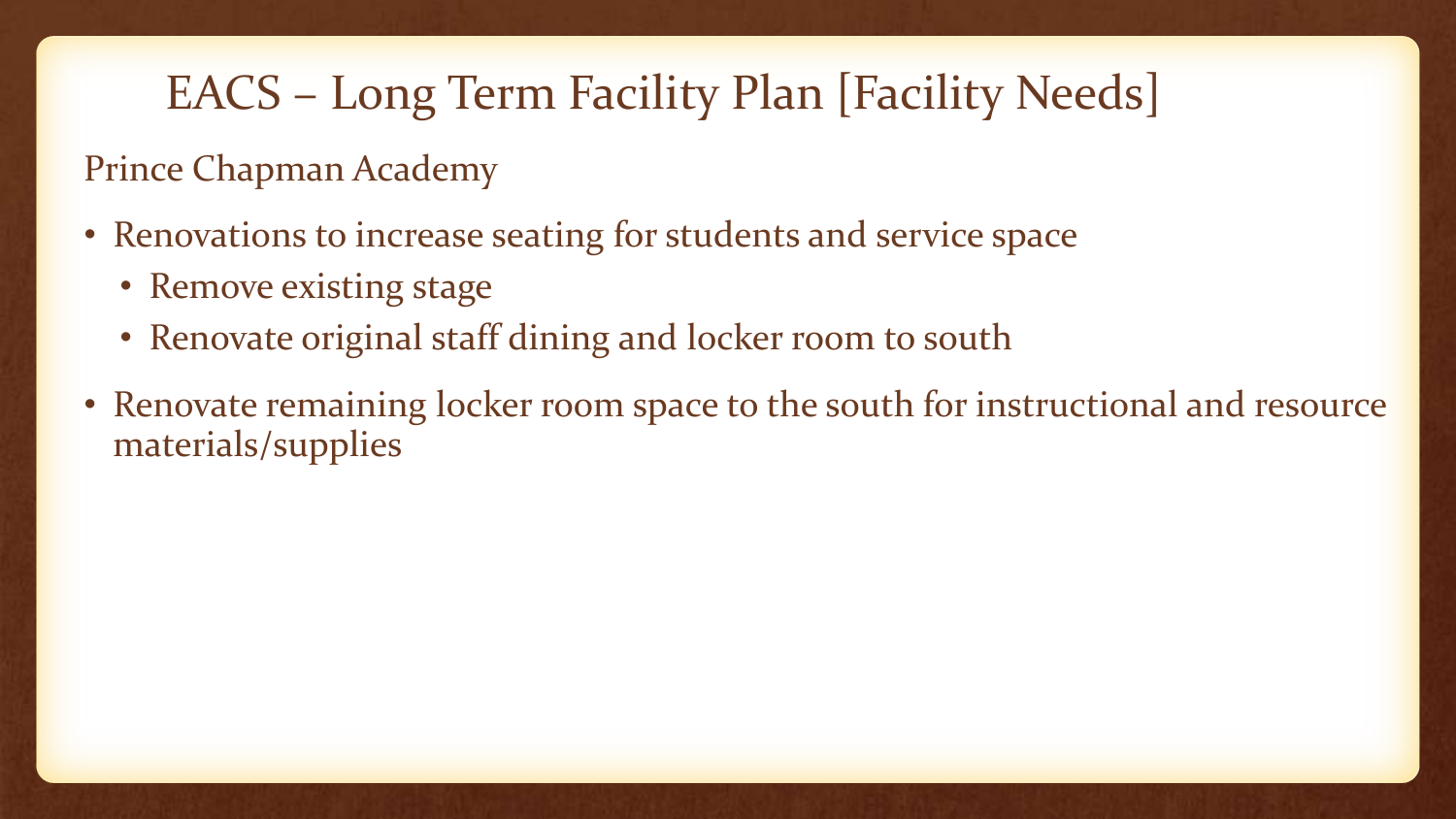#### **Paul Harding Junior High School**

#### **October 2018 Demographics**

|                         | 2014-15 | 2015-16 | 2016-17 | 2017-18 | 2018-19 | 2019-20 | 2020-21    | 2021-22 | 2022-23 | 2023-24 | 2024-25 | 2025-26 | 2026-27 | 2027-28 | 2028-29         |
|-------------------------|---------|---------|---------|---------|---------|---------|------------|---------|---------|---------|---------|---------|---------|---------|-----------------|
| $\overline{\mathbf{z}}$ | 144     | 178     | 160     | 184     | 209     | 210     | 219        | 244     | 251     | 234     | 215     | 221     | 225     | 227     | 231             |
| 8                       | 146     | 169     | 182     | 177     | 183     | 206     | 239        | 226     | 251     | 259     | 241     | 221     | 228     | 232     | 234             |
| <b>Total: 7-8</b>       | 290     | 347     | 342     | 361     | 392     | 416     | 458<br>433 | 470     | 502     | 493     | 456     | 442     | 453     | 459     | 465             |
| <b>Total: 7-8</b>       | 290     | 347     | 342     | 361     | 392     | 416     | 458        | 470     | 502     | 493     | 456     | 442     | 453     | 459     | 465             |
| Change                  |         | 57      | $-5$    | 19      | 31      | 24      | 42         | 12      | 32      | -9      | $-37$   | $-14$   | 11      | 6       | $6 \overline{}$ |
| % Change                |         | 19.7%   | $-1.4%$ | 5.6%    | 8.6%    | 6.1%    | 10.1%      | 2.6%    | 6.8%    | $-1.8%$ | $-7.5%$ | $-3.1%$ | 2.5%    | 1.3%    | 1.3%            |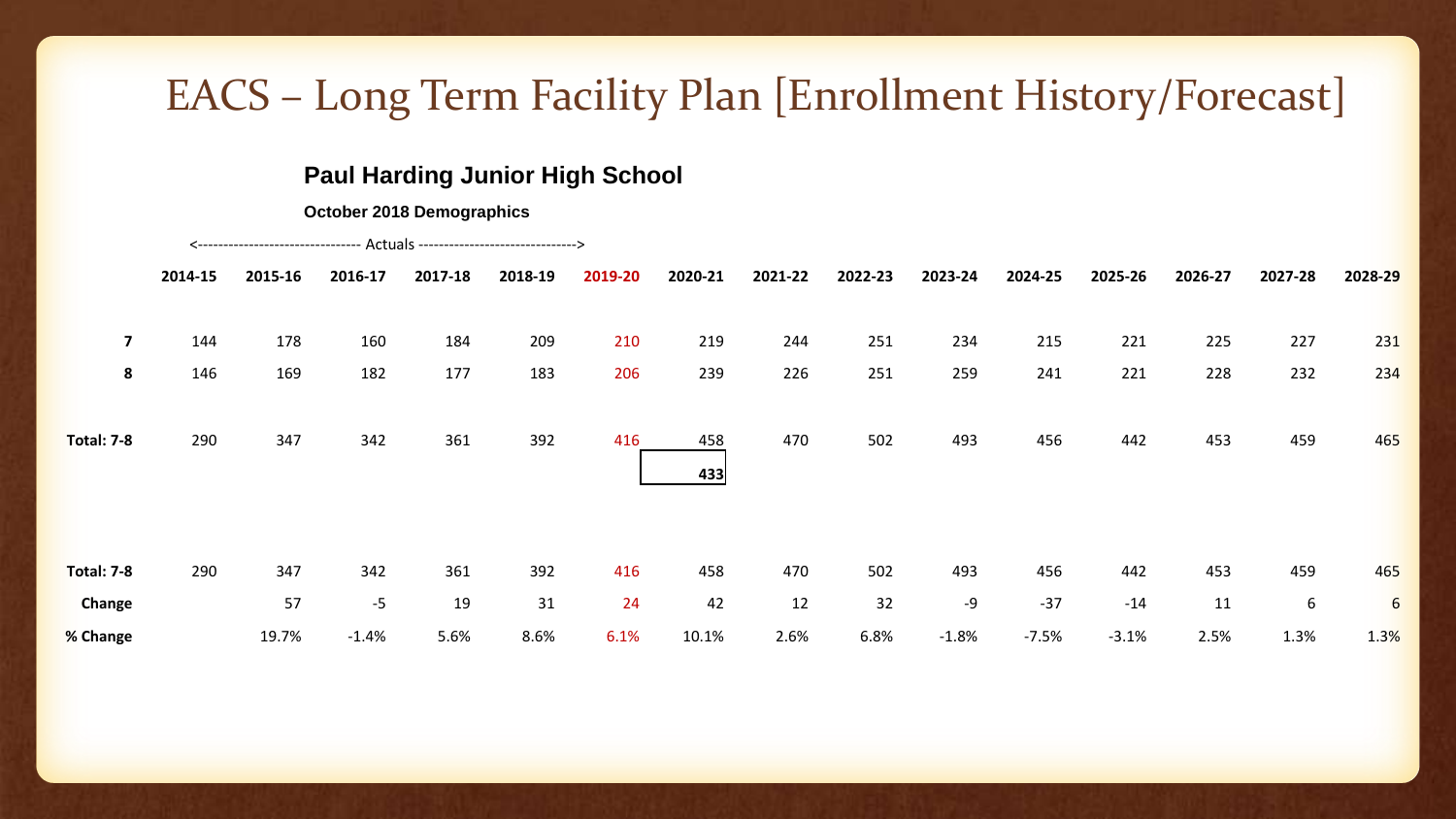#### **East Allen University**

**October 2018 Demographics**

|                    | 2014-15     | 2015-16   | 2016-17 | 2017-18     | 2018-19      | 2019-20     | 2020-21     | 2021-22      | 2022-23      | 2023-24        | 2024-25      | 2025-26        | 2026-27        | 2027-28     | 2028-29      |
|--------------------|-------------|-----------|---------|-------------|--------------|-------------|-------------|--------------|--------------|----------------|--------------|----------------|----------------|-------------|--------------|
| 9                  | 84          | 87        | 89      | 88          | 87           | 90          | 93          | 94           | 91           | 97             | 101          | 96             | 95             | 100         | 99           |
| 10                 | 90          | 77        | 86      | 84          | 83           | 82          | 85          | 87           | 88           | 86             | 91           | 95             | 90             | 89          | 94           |
| 11                 | 86          | 78        | 67      | 79          | 68           | 79          | 75          | 77           | 79           | 80             | 78           | 83             | 86             | 82          | 81           |
| 12                 | $\mathbf 0$ | 80        | 67      | 66          | 75           | 63          | 71          | 71           | 72           | 74             | 75           | 73             | 78             | 81          | 77           |
| 13                 | $\mathbf 0$ | $\pmb{0}$ | 0       | $\mathbf 1$ | $\mathbf{1}$ | $\mathbf 0$ | $\mathbf 1$ | $\mathbf{1}$ | $\mathbf{1}$ | $\mathbf{1}$   | $\mathbf{1}$ | $\mathbf{1}$   | $\mathbf{1}$   | $\mathbf 1$ | $\mathbf{1}$ |
| <b>Total: 9-12</b> | 260         | 322       | 309     | 319         | 314          | 314         | 325<br>336  | 330          | 331          | 338            | 346          | 348            | 350            | 353         | 352          |
| <b>Total:9-12</b>  | 260         | 322       | 309     | 319         | 314          | 314         | 325         | 330          | 331          | 338            | 346          | 348            | 350            | 353         | 352          |
| Change             |             | 62        | $-13$   | 10          | $-5$         | $\mathbf 0$ | 11          | 5            | $\mathbf{1}$ | $\overline{7}$ | 8            | $\overline{2}$ | $\overline{2}$ | 3           | $-1$         |
| % Change           |             |           | $-4.0%$ | 3.2%        | $-1.6%$      | 0.0%        | 3.5%        | 1.5%         | 0.3%         | 2.1%           | 2.4%         | 0.6%           | 0.6%           | 0.9%        | $-0.3%$      |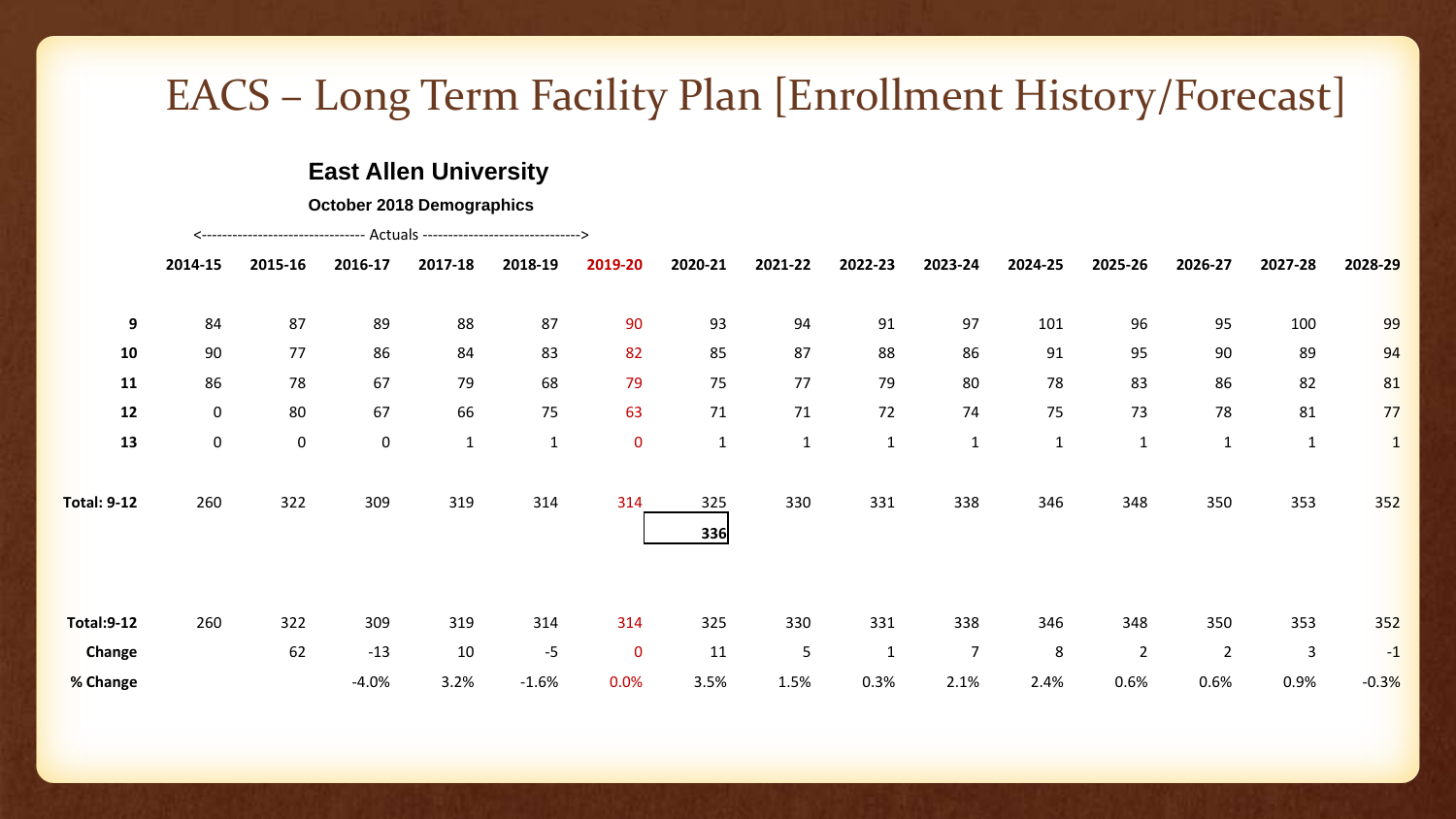### Conceptual Plan – Paul Harding Junior High School /East Allen University

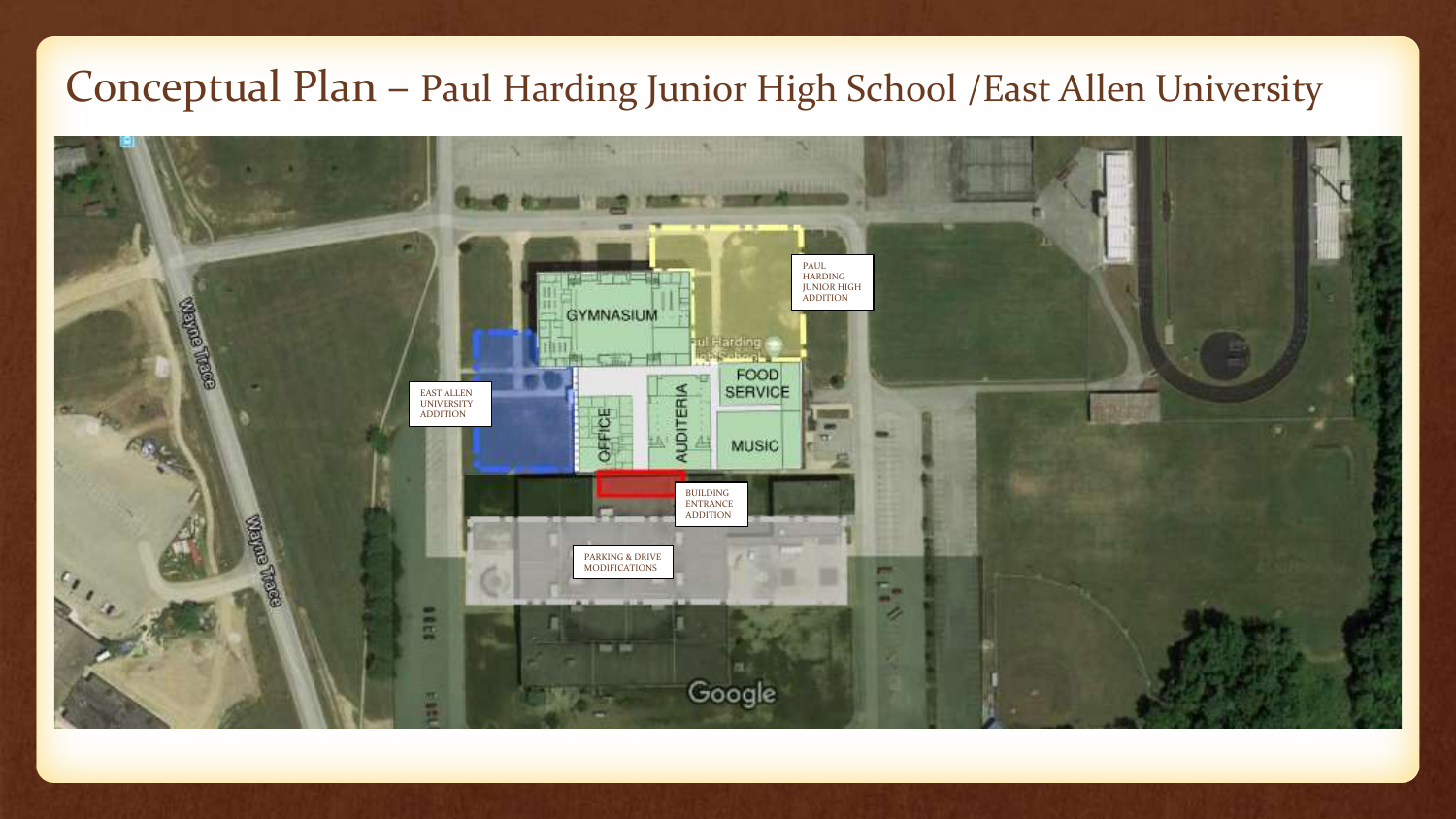Paul Harding Junior School High/East Allen University

- East Allen University Classroom Addition
- Paul Harding Classroom Addition
- Safe and Secure Entrance Addition
- Improve Student & Support Environments music, cafeteria, kitchen, gym and offices (including academic and social emotional learning services)
- Improve Traffic Safety parking lot and entrances
- New Restroom Facility under Pressbox
- 2 Story Demolition